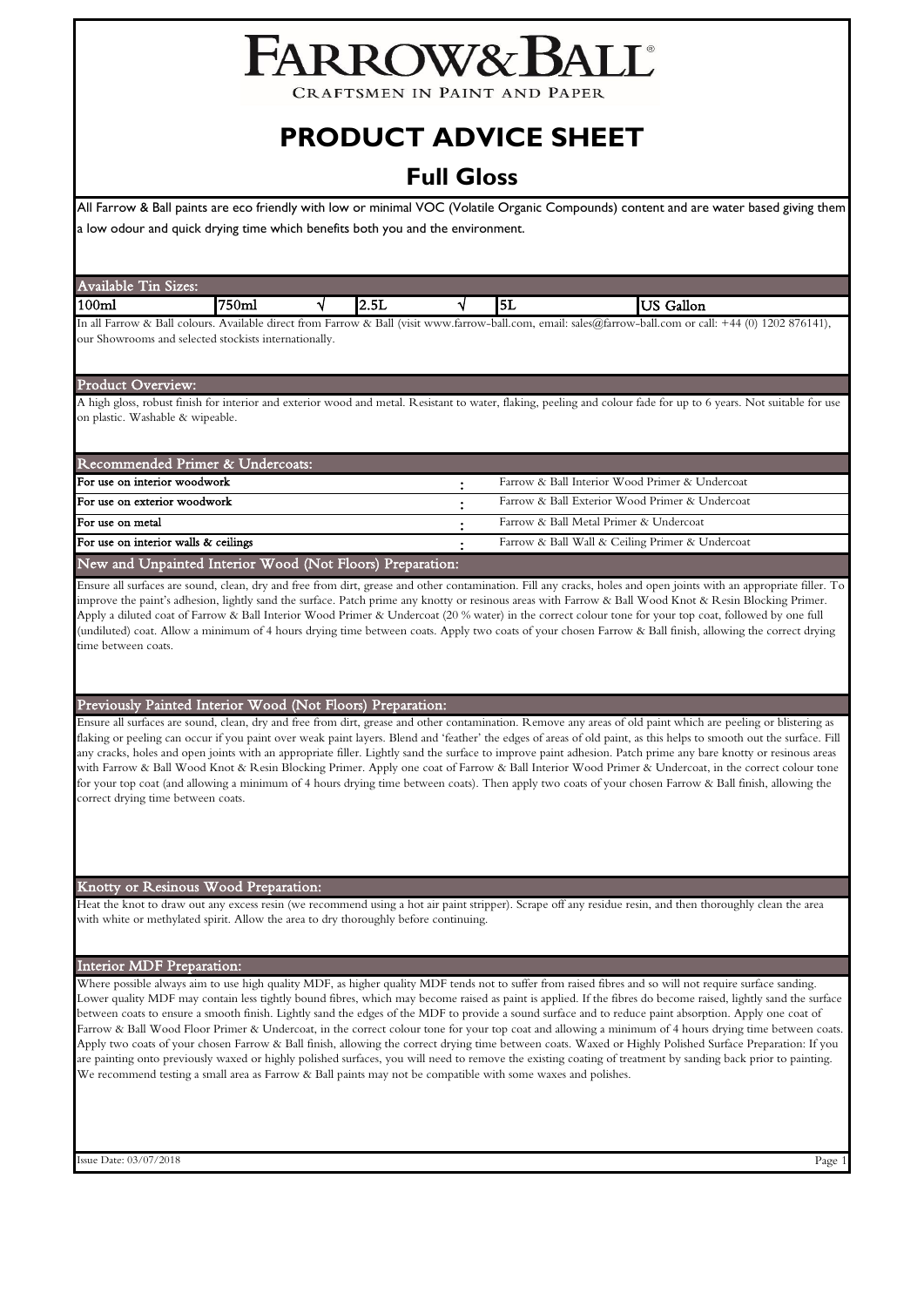# Ferrous Metal Preparation:

Thoroughly clean and degrease new and previously painted metal surfaces. Remove any weak paint and rust back to bare metal. Apply two coats of Farrow  $\alpha$ Ball Metal Primer & Undercoat, in the correct colour tone for your top coat, and allow a minimum of 4 hours drying time between coats. Apply two coats of your chosen Farrow & Ball finish, allowing the correct drying time between coats. Cast Iron: We recommend that a specialist primer is applied to Cast Iron surfaces prior to painting as water-based primers may lead to flash rusting.

#### Non-Ferrous Metal Preparation:

Thoroughly clean and degrease new and previously painted metal surfaces. Remove any weak paint and lightly sand surface to improve adhesion of your primer & undercoat. Apply two coats of Farrow & Ball Metal Primer & Undercoat, in the correct colour tone for your top coat, and allow a minimum of 4 hours drying time. Apply two coats of your chosen Farrow & Ball finish, allowing the correct drying time between coats.

# Galvanised Metal Preparation:

Treat all surfaces with an Etch Primer or Mordant Solution, ensuring any excess product is removed before you begin painting. Apply two coats of Farrow & Ball Metal Primer & Undercoat, in the correct colour tone for your top coat, and allow a minimum of 4 hours drying time. Apply two coats of your chosen Farrow & Ball finish, allowing the correct drying time between coats.

# Radiator Preparation:

This product is suitable for painting conventional hot water filled radiators where the surface temperature does not exceed 60° C. We do not recommend using this product to paint steam filled radiators which operate at a much higher temperature. Ensure the radiator is turned off and has cooled before you begin painting it. Thoroughly clean and degrease new or previously painted radiator surfaces. Remove any weak paint and rust back to the original surface. Apply two coats of Farrow & Ball Metal Primer & Undercoat, in the correct colour tone for your top coat and allowing a minimum of 4 hours drying time between coats. Apply two coats of your chosen Farrow & Ball finish, allowing the correct drying time between coats. Cast Iron Radiators: We recommend that a specialist primer is applied to Cast Iron surfaces prior to painting as water-based primers may lead to flash rusting.

# Exterior Bare Wood Surface Preparation:

Ensure surfaces are sound, clean, dry and free from dirt, grease and other contamination. Fill any cracks, holes and open joins with a water based exterior wood filler. To improve the paint's adhesion, lightly sand the surface. In environments where wood rotting fungi is likely to occur, treat with exterior wood preservative prior to priming. Patch prime any knotty or resinous areas with Farrow & Ball Wood Knot & Resin Blocking Primer. Apply one coat of Farrow & Ball Exterior Wood Primer & Undercoat, in the correct colour tone for your top coat, and allow a minimum of 4 hours drying time. Apply two coats of your chosen Farrow & Ball finish, allowing the correct drying time between coats. Please note: Repeatedly repairing cracks, holes and open joints in a surface may indicate that the surface is nearing the end of its life and will require additional effort to maintain it. If this is the case consider renewal or replacement.

# Exterior Previously Painted Wood Surface Preparation:

Ensure all surfaces are sound, clean, dry and free from dirt, grease and other contamination. Remove any areas of old paint which are peeling or blistering as flaking or peeling can occur if you paint over weak paint layers. Blend and 'feather' the edges of areas of old paint, as this helps to smooth out the surface. Fill any cracks, holes and open joints with a water based exterior wood filler. Lightly sand the surface to improve paint adhesion. In environments where wood rotting fungi is likely to occur, treat with exterior wood preservative prior to priming. Patch prime any bare knotty or resinous areas with Farrow & Ball Wood Knot & Resin Blocking Primer. Apply one coat of Farrow & Ball Exterior Wood Primer & Undercoat, in the correct colour tone for your top coat (and allowing a minimum of 4 hours drying time between coats). Then apply two coats of your chosen Farrow & Ball finish, allowing the correct drying time between coats. Please note: Repeatedly repairing cracks, holes and open joints in a surface may indicate that the surface is nearing the end of its life and will require additional effort to maintain it. If this is the case consider renewal or replacement.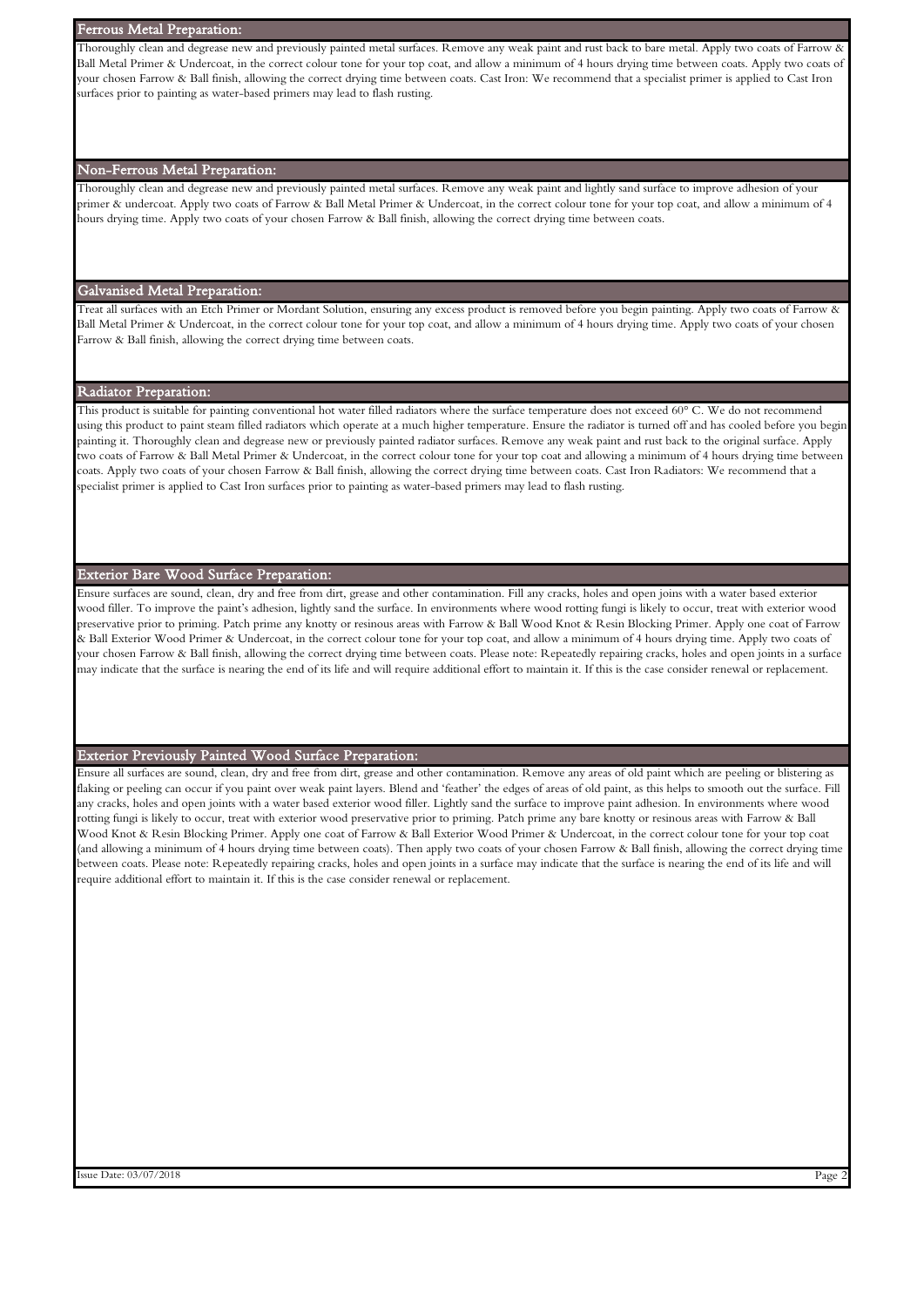#### New or Unpainted Plaster (Modern Construction) Preparation:

If your plaster is new non powdery and sound you can simply apply a diluted coat of Farrow & Ball Wall & Ceiling Primer & Undercoat, in the correct colour tone for your top coat (see dilution details below) before applying two full coats of your chosen colour. If your plaster surface is powdery, flaky or unstable, apply one coat of Farrow & Ball Masonry & Plaster Stabilising Primer to bond the plaster and seal the surface, followed by one coat of Farrow & Ball Wall & Ceiling Primer & Undercoat. Please note: British Standard 6150:2006 recommends a typical drying time for new plaster of 7 days for every 5mm thickness.

#### Suggested maximum dilution rates:

Bare dry skim plaster/dry lined walls = up to 20% water. Bare dry plaster board = up to 15% water. Patch filled plaster = up to 20% water. NB: The dilution rate will depend on the porosity of the surface. We recommend you test the level of dilution on a patch to determine the level of dilution required. If you do not want to apply a primer and undercoat, as an alternative, you can dilute the top coat (of your chosen colour) with approximately 10% water and apply as a "mist" coat.Please note: When porous plasters are not sufficiently prepared, difficulties in application, variation in sheen or uneven colour may occur.

#### Previously Painted Walls Preparation:

If the wall you are intending to paint is of even porosity and you are not making a significant colour change, you can simply apply two coats of your chosen colour directly to the wall (allowing the correct drying time between coats). If the wall is uneven or highly porous then apply a diluted coat of your chosen colour (dilute with approximately 10% of water and apply as a 'mist' coat). Then simply apply two full (undiluted) coats in your chosen colour, allowing the correct drying time between coats. If you are making a significant colour change apply one coat of Farrow & Ball Wall & Ceiling Primer & Undercoat, in the correct colour tone for your top coat (and allowing a minimum of 4 hours drying time between coats). Then follow with two coats of your chosen colour to promote adhesion and full colour depth. If you are painting onto a glossy or oil based surfaces, sand the surface down, then clean thoroughly with a detergent. Apply one coat of Farrow & Ball Wall & Ceiling Primer & Undercoat, in the correct colour tone for your top coat (and allowing a minimum of 4 hours drying time between coats). Then follow with two coats of your chosen colour to promote adhesion and full colour depth.

### Painting Lining Wallpaper:

For unpainted Lining Paper apply one coat of diluted Farrow & Ball Wall & Ceiling Primer & Undercoat (maximum 15% water), in the correct colour tone for your top coat (see dilution details below) before applying two full coats of your chosen colour. NB: The dilution rate will depend on the porosity of the surface. We recommend you test the level of dilution on a patch to determine the level of dilution required. If you do not want to apply a primer and undercoat, as an alternative, you can dilute the top coat with approximately 10% water and apply as a "mist" coat. Please note: When porous papers are not sufficiently prepared, difficulties in application, variation in sheen or uneven colour may occur.

#### Using Interior Caulks & Sealants

Where small gaps and cracks require filling or sealing, best results are achieved with an acrylic based decorators' caulk which is a water-based, flexible filler. Use the minimum of caulk necessary as a smaller bead will dry quicker and will be less prone to cracking. Follow the manufacturer's application instructions and drying times (typically 2 – 3 hours) before applying your chosen Farrow & Ball finish. Estate Eggshell, Full Gloss and Dead Flat – 2 coats may be applied directly (allowing a minimum of 4 hours drying time between coats). Estate Emulsion and Modern Emulsion – Apply an undiluted coat of Wall & Ceiling Primer & Undercoat in the correct colour tone for your top coat (allowing a minimum of 4 hours drying time between coats) followed by 2 coats of your chosen top coat (once again allowing a minimum of 4 hours drying time between coats).

Issue Date: 03/07/2018 Page 3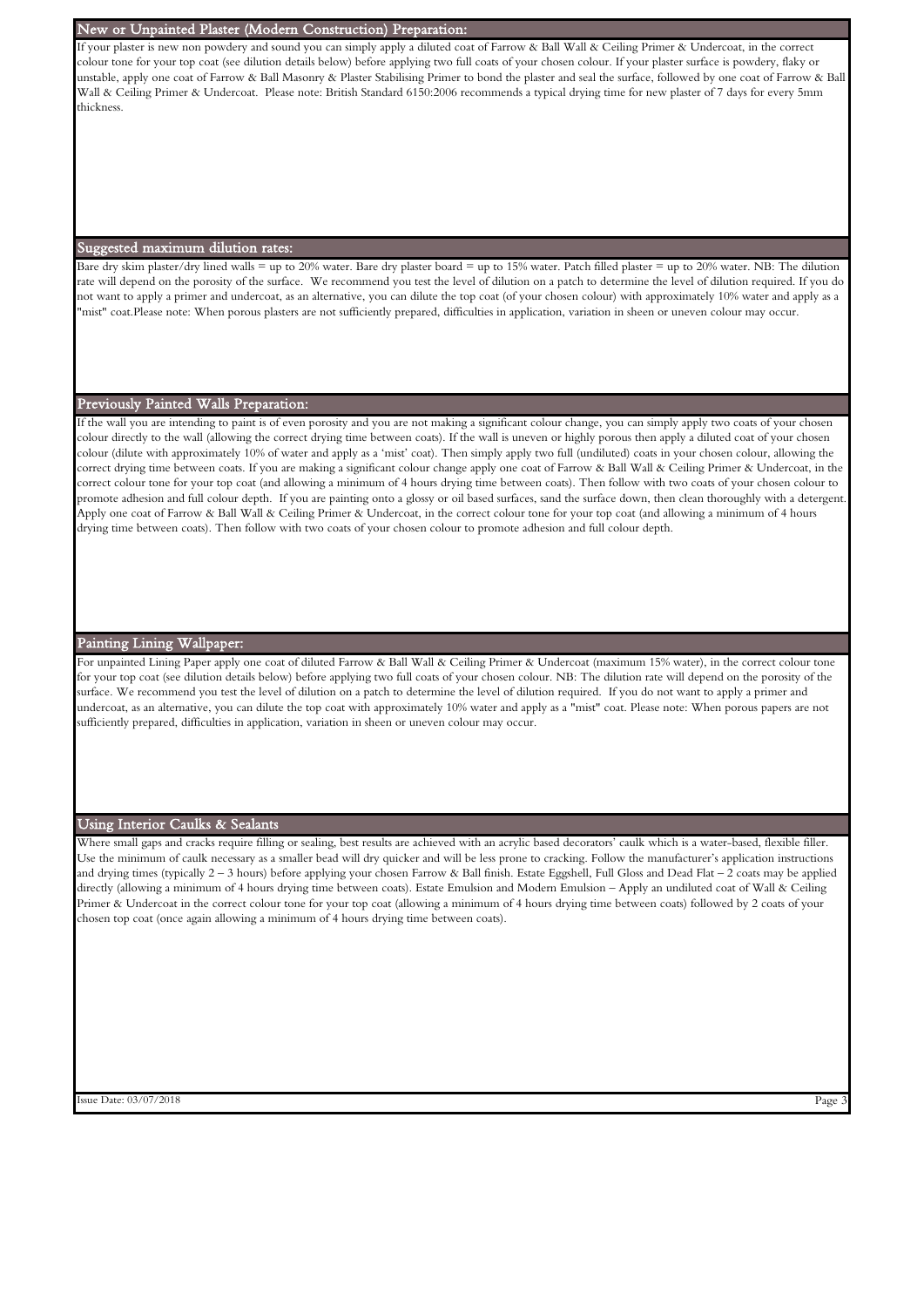#### Painting Over Interior Wall Fillers

For best results always use a filler which has the same porosity and density as the surface which is being repaired. Fillers which have a different porosity or density may lead to visible differences in colour or tone. Follow the filler manufacturer's application instructions and drying times then apply a diluted coat (20 – 25%) of Farrow & Ball Wall & Ceiling Primer & Undercoat in the correct colour tone for your top coat (and allowing a minimum of 4 hours drying time between coats). Then follow with two coats of your chosen colour to promote adhesion and full colour depth.

# Painting Over Putty:

If replacement putty is required for new or existing glazing, for best results use an acrylic based glazing putty which is designed to work well with modern water based paints and primers. Bare wood must first be primed with an undiluted coat of Farrow & Ball Exterior Wood Primer & Undercoat, including the end grain, and allowed to dry for a minimum of 4 hours before applying the glazing putty. Apply the glazing putty following the manufacturer's application instructions and drying times before applying your chosen Farrow & Ball finish as follows: Exterior Eggshell and Full Gloss - Apply an undiluted coat of Farrow & Ball Exterior Wood Primer & Undercoat in the correct colour tone for your top coat (allowing a minimum of 4 hours drying time between coats) followed by 2 coats of your chosen top coat (once again allowing a minimum of 4 hours drying time between coats). Ensure the glass is thoroughly clean and overlap the final top coat onto the glass by approximately 1mm to achieve a seal.

#### Painting Interior Brickwork:

Interior brickwork which is powdery, flaky or unstable should first be sealed using one coat of Farrow & Ball Masonry & Plaster Stabilising Primer. The following Farrow & Ball finishes may be applied to interior brickwork: For Full Gloss, Estate Eggshell and Exterior Eggshell - Apply an undiluted coat of Farrow & Ball Interior Wood Primer & Undercoat in the correct Color tone for your top coat (and allowing a minimum of 4 hours drying time between coats) followed by 2 coats of your chosen top coat (once again allowing a minimum of 4 hours drying time between coats).

#### Waxed or Highly Polished Surface Preparation:

If you are painting onto previously waxed or highly polished surfaces, you will need to remove the existing coating of treatment by sanding back prior to painting. We recommend testing a small area as Farrow & Ball paints may not be compatible with some waxes and polishes.

# How to Apply Paint to Walls by Brush:

Stir thoroughly before use. Ensure all surfaces are sound, clean, dry and free from dirt, grease and other contamination. Please note that flaking or peeling may occur if you paint over weak paint layers - to avoid this sand back any previous weak paint layers before you start painting. Where required apply Farrow & Ball Wall & Ceiling Primer & Undercoat to improve paint adhesion and promote depth of colour. Using a fine-tipped synthetic bristled brush, apply the pain in a vertical direction then spread the paint out evenly in a horizontal direction. On application of the final coat lay off the paint in a single direction to ensure that any brush marks and brush patterning effects (sometimes visible in certain lighting conditions) are minimised.

#### Painting Terracotta:

The following Farrow & Ball finishes may be applied to terracotta: Exterior Masonry, Full Gloss and Exterior Eggshell – 2 coats may be applied directly (allowing a minimum of 4 hours drying time between coats).

#### How to Apply Paint to Walls by Roller:

We do not recommend applying Full Gloss by roller to large areas such as walls and ceilings as a decrease in sheen level and a slight surface texture (stippling) may be visible.

#### How to Apply Paint to Trim by Brush:

Stir thoroughly before use. By 'trim' we mean: skirting boards, picture rails, dado rails, doors, door frames and architraves, interior window sills and window frames (providing they aren't plastic). Farrow & Ball paints are water borne, and unlike solvent borne paints, water borne paint is more resistant to sagging and you will achieve the best finish by painting a thicker coat. For best results use a quality fine-tipped synthetic bristled paint brush (e.g. Farrow & Ball Paint Brush). Load the brush well and apply a generous first coat. Brushing first in a vertical direction then in a horizontal direction until an even coating has been applied. Finish by 'laying off' the paint in one direction using light pressure, with the brush held at an angle of approximately 30°. Do not "overwork" the paint or attempt to brush it out in thin even coats as you would a traditional solvent borne paint as this may create excess brush marks. Allow to dry completely (for a minimum of 4 hours) before applying a second coat following the same technique as before.

### How to Apply Paint to Trim by Roller:

Stir thoroughly before use. By 'trim' we mean: skirting boards, picture rails, dado rails, doors, door frames and architraves, interior window sills and window frames (providing they aren't plastic). This paint finish can also be applied using a Medium Pile Woven Polyester Roller. This will provide a good finish with minimal stippling and is a quick method of application. However, where an optimum finish is required, we would recommend brush application using a Farrow & Ball fine-tipped, synthetic bristled brush.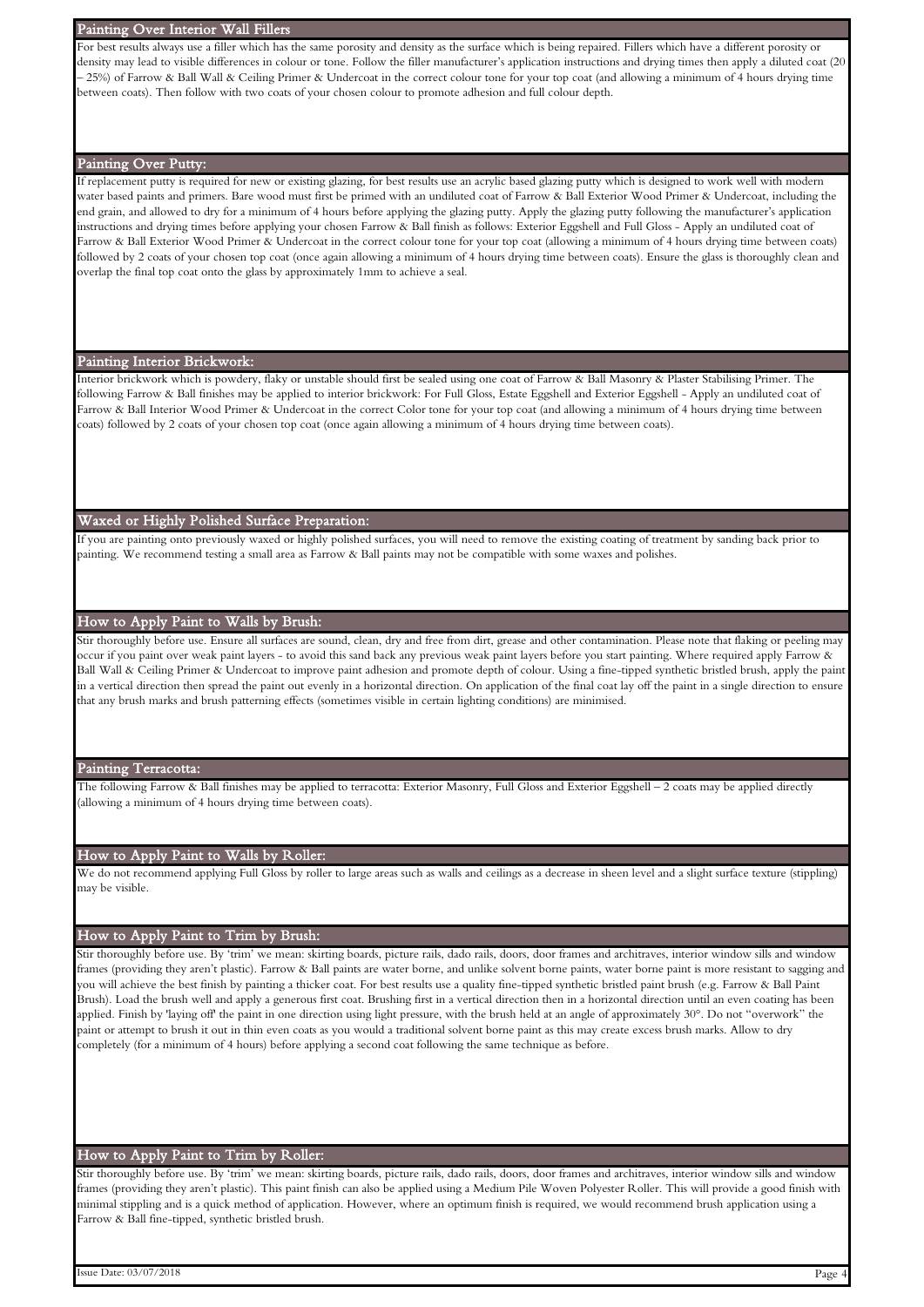# Advice for Repairing Damage and Touching In:

If your paintwork becomes damaged or marked you may need to repaint. To achieve the best results we recommend applying a single coat of paint over the entire wall or walls that have the damage, using the same batch of paint you originally carried the work out with. This best practice will avoid any noticeable variation in colour or finish. If you do chose to touch-in to repair damage, the following recommendations will help you achieve the optimum finish.

1. Always aim to use the same batch of paint. If you use a different batch, although we control colour to tight specifications, you may observe slight colour and sheen variations. If you are unable to use the same batch of paint we recommend that you apply a single coat of a different paint batch to an entire wall as any slight variations will be much less noticeable when observing from wall to wall.

2. Always use the same preparation techniques when you make any repairs as you used when you originally painted the wall. It may not always be possible to achieve a perfectly consistent finish – if for example you have used filler which has a different texture and absorbency to the rest of the wall, this may cause a slightly patchy finish.

3. Always use the same application tool and method as when you originally painted this wall. Ensure that the edges of the touched in paint are blended in "feathered" to make the transition between old and new paint areas less noticeable.

4. Over time the colour of the paint, whether on the wall or in the tin, may slightly alter. Therefore the newer the paintwork is, the better the finish you will achieve by touching-in.

Please note that when touching in the darker the colour and higher the sheen the more difficult it will be to achieve a uniform finish compared to lighter coloured, lower sheen paints.

#### Spray Settings:

Airless Spraying - Good results can be achieved by the set up of 15 thou (381µm) 65° angle tip or 18 thou (457µm) 65° angle tip using a pressure of between 2300 - 2700 psi (159 - 186 bar). Refer to separate spraying advice sheet for further details. HVLP Spraying – Depending on the apparatus used, the paint may need to be diluted with water by up to 30%. Experiment with air control valve, material flow adjustment, fan size and spray pattern settings on a piece of cardboard or an inconspicuous area until a satisfactory finish is achieved. Apply several thin coats, allowing each coat to dry fully before applying the next one.

#### Over Coating Pale Colours with Dark Colours:

When painting a dark colour over a pale colour for exterior use, we recommend removing as much of the previous coating as possible for a long lasting finish

# Other Product Applications:

If you wish to use Farrow & Ball products for any applications which are not featured here, please contact Customer Services for advice on +44 (0) 1202 876141 or email customer.services@farrow-ball.com. Please note that calls may be recorded for training purposes.

#### Application Information:

Do not paint in temperatures below 10°C or in excessive heat above 30°C. Avoid painting in direct sunlight. Avoid applying outdoors if there is a likelihood of rain. For best results apply early in the day, allowing the product time to dry before the evening (when condensation can occur).

| Coverage Rate (m2/l per coat):      | Drying Time:                                                                                                             |  |  |  |
|-------------------------------------|--------------------------------------------------------------------------------------------------------------------------|--|--|--|
| Up to $12$                          | Dry in 2 hours.                                                                                                          |  |  |  |
| <b>Typical Recoat Time:</b>         | <b>Curing Time:</b>                                                                                                      |  |  |  |
| Recoat after 4 hours                | Please note that some darker paint colours will take up to 14 days to achieve full<br>hardness, strength and durability. |  |  |  |
| <b>Recommended Number of Coats:</b> | Sheen Level:                                                                                                             |  |  |  |
| $2^{\star}$                         | 95                                                                                                                       |  |  |  |

\*Darker/stronger colours may require additional coats. Please note: The drying and Recoat times provided are based on applying paint in normal conditions drying times may be longer in cooler and/or higher humidity environments. Darker colours may take longer to dry. Allow a minimum of 14 days before applying over solvent based coatings.

# Water Absorption according to DIN EN 1062-3 (w24 [kg/m2√24h]):

0.02 (Class III, limit <0.1). This is the volume of water absorbed into a 1m2 area through the paint surface within a 24 hour period. The lower the w24 value, the more waterproof the paint film. Paint water absorption is class rated, from Class I to Class III. Class III in this instance denotes the highest waterproof rating. We are pleased to confirm that Farrow & Ball Estate Eggshell is rated - Class III (Low).